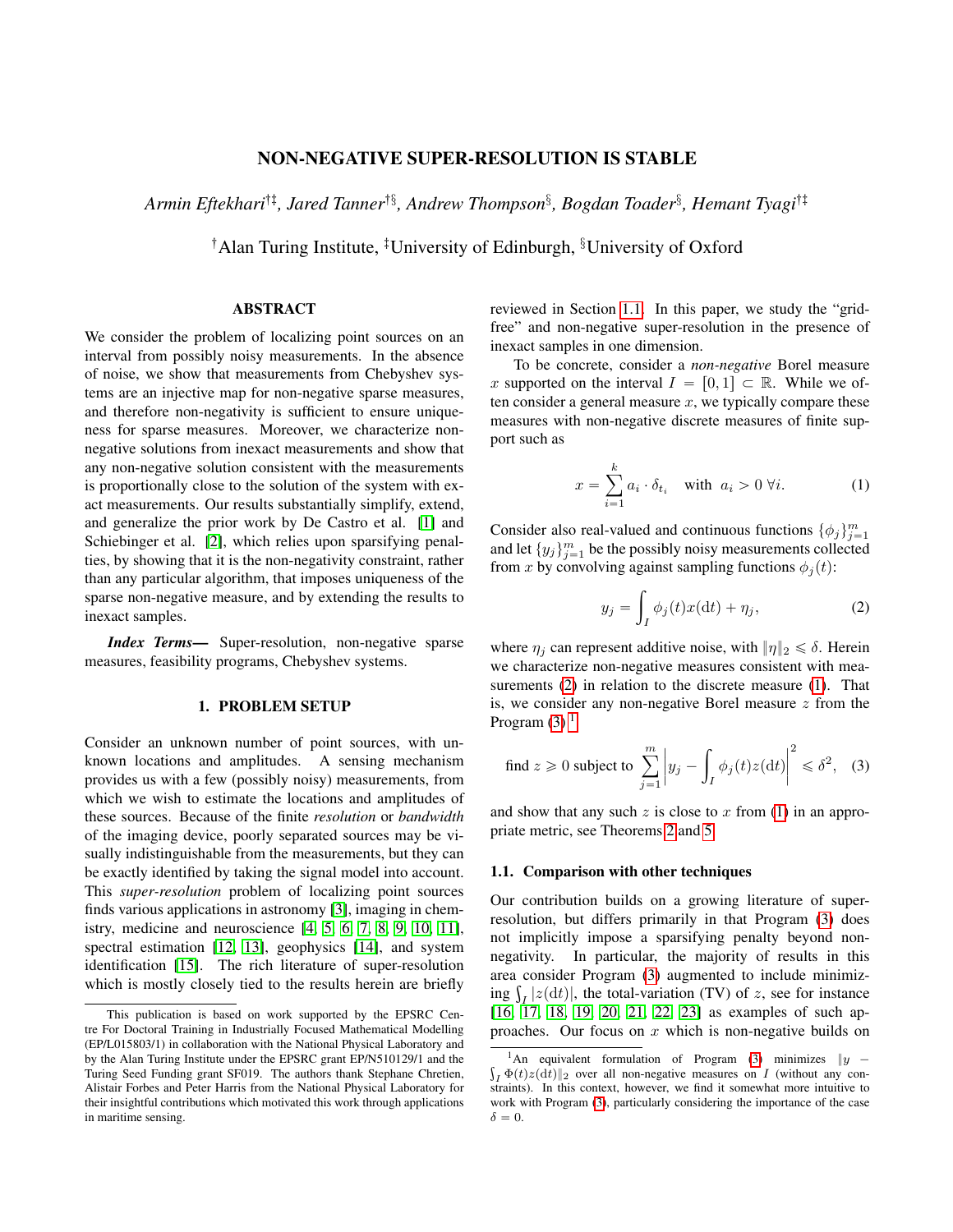[\[1,](#page-4-0) [2\]](#page-4-1) which proved that no minimum separation condition was needed to ensure exact reconstruction in the noiseless case using TV norm minimization.

In contrast to all prior work, we show in this paper that it is possible to dispense with the TV norm altogether in the case of non-negative measures. In the setting of noise free measurements, i.e.  $\delta = 0$  in Program [\(3\)](#page-0-3), the non-negative solution is in fact unique without requiring a minimum separation, see Proposition [4.](#page-2-1) In the case of noisy measurements, one can look for *any* solution consistent with the measurements and it must be similarly proportionally close to the noise free discrete sparse measure which generates noise free measurements. A more thorough discussion of prior work is given in [\[24\]](#page-4-23).

### 2. STABILITY FOR GAUSSIAN WINDOW

Recall that  $I = [0, 1]$  and consider a sequence of source and sample locations  $T$  and  $S$  respectively as given in [\(4\)](#page-1-1):

<span id="page-1-1"></span>
$$
T = \{t_i\}_{i=1}^k \subset \text{int}(I) \quad \text{and } S = \{s_j\}_{j=1}^m \subseteq I, \quad (4)
$$

with arbitrary  $k$ -sparse non-negative measure  $x$  supported on  $T$ , namely  $x$  as given in [\(1\)](#page-0-2), sampled by windows

<span id="page-1-2"></span>
$$
\phi_j(t) = g(t - s_j) = e^{-\frac{(t - s_j)^2}{\sigma^2}}.
$$
\n(5)

The Gaussian window [\(5\)](#page-1-2) can be interpreted as the "point spread function" of the sensing mechanism at location  $s_i$  and the set  $S$  as the "sampling points" in the sense that

$$
y(s_j) = \int_I \phi_j(t)x(\mathrm{d}t) = \int_I g(t - s_j)x(\mathrm{d}t),\qquad(6)
$$

for all  $j \in [m]$ , where  $[m] = \{1, 2, \ldots, m\}$ . The stability of Program [\(3\)](#page-0-3) is determined by the source and sample configuration as given in [\(4\)](#page-1-1), the relative number of sources to samples k and m, and properties of the window  $\phi(t)$ . The conditions we impose to ensure stability are as follows:

Conditions 1. (Gaussian window conditions) When the window function is a Gaussian  $\phi(t) = e^{-\frac{t^2}{\sigma^2}}$ , we require its width  $\sigma$ , the source locations and sampling locations to satisfy the following conditions:

- 1. Boundary samples:  $s_1 = 0$  and  $s_m = 1$ ,
- 2. Samples near sources: for every  $i \in [k]$ , there exists a pair of samples  $s, s' \subset S$  such that  $|s - t_i| \leq \eta$  and  $s' - s = \eta$ , for  $\eta$  small enough; which is quantified in [\[24\]](#page-4-23).
- 3. Sources away from the boundary:  $\sigma \sqrt{\log(1/\eta^3)} \leq$  $t_i, s_j \leq 1 - \sigma \sqrt{\log(1/\eta^3)}$  for every  $i \in [k]$  and  $j \in [2 : m - 1],$

<span id="page-1-4"></span>4. Minimum separation of sources:  $\sigma \leq \sqrt{2}$  and  $\Delta(T)$  $\sigma \sqrt{\log(3 + \frac{4}{\sigma^2})}$ , where the minimum separation  $\Delta(T)$ of the sources is defined in Definition [1.](#page-1-3)

<span id="page-1-3"></span>**Definition 1. (Minimum separation)** For finite  $\tilde{T} = T \cup$  $\{0, 1\} \subset I$ , let  $\Delta(T) > 0$  be the minimum separation between the points in  $T$  along with the endpoints of  $I$ , namely

$$
\Delta(T) = \min_{T_i, T_j \in \tilde{T}, i \neq j} |T_i - T_j|.
$$
 (7)

The four properties in Conditions [1](#page-1-4) can be interpreted as follows: Property 1 imposes that the sources are within the interval defined by the minimum and maximum sample; Property 2 ensures that there are a pair of samples near each source which translates into a sampling density condition in relation to the minimum separation between sources and in particular requires the number of samples  $m \ge 2k + 2$ ; Property 3 is a technical condition to ensure sources are not overly near the sampling boundary; and Property 4 relates the minimum separation between the sources to the width,  $\sigma$ , of the Gaussian window.

To make Property 2 of Conditions [1](#page-1-4) more transparent we introduce the distance  $\lambda \Delta(T)$  between each source and its closest sample, namely for  $\lambda \in (0, \frac{1}{2})$  and each source location  $t_i$  we have

<span id="page-1-5"></span>
$$
|t_i - s_{l(i)}| \leq \lambda \Delta(T),\tag{8}
$$

where  $s_{l(i)}$  is the sample that is the closest to the source  $t_i$ . That is,  $\lambda$ ,  $\Delta(T)$  and  $\eta$  defined in Conditions [1](#page-1-4) are related by  $\lambda \Delta(T) \le \eta/2$ . We can now present stability bounds for Program [\(3\)](#page-0-3) for the Gaussian window in terms of the error near sources, on  $T_{i,\epsilon} = (t_i - \epsilon, t_i + \epsilon)$ , and away from the mear sources, on  $T_{\epsilon}^C = \left(\bigcup_{i=1}^k T_{\epsilon}^C\right)$  $=\frac{1}{k}$ <br> $\left(\frac{k}{i=1}T_{i,\epsilon}\right)^{C}.$ 

<span id="page-1-0"></span>Theorem 2. (Stability of Program [\(3\)](#page-0-3) for Gaussian  $\phi(t)$ ) Let  $I = [0, 1]$  and consider a k-sparse non-negative measure x *supported on* T *and sample locations* S *as given in* [\(4\)](#page-1-1) *and for positive*  $\sigma$ *, let*  $\{\phi_j(t)\}_{j=1}^m$  *as defined in* [\(5\)](#page-1-2)*. If the Conditions [1](#page-1-4) hold, then, in the presence of additive noise, Program* [\(3\)](#page-0-3) *is stable and it holds that, for any solution*  $\hat{x}$  *of Program* [\(3\)](#page-0-3)*:*

$$
\left| \int_{T_{i,\epsilon}} \hat{x}(\mathrm{d}t) - a_i \right| \leqslant \left[ (c_1 + F_2) \cdot \delta + c_2 \frac{\|\hat{x}\|_{TV}}{\sigma^2} \cdot \epsilon \right] F_3,
$$
\n
$$
(9)
$$

$$
\left| \int_{T_{\epsilon}^C} \hat{x}(\mathrm{d}t) \right| \leq F_2 \cdot \delta,\tag{10}
$$

*where the exact expressions of*  $F_2 = F_2(k, \Delta(T), \frac{1}{\sigma}, \frac{1}{\epsilon})$  and  $F_3 = F_3(\Delta(T), \sigma, \lambda)$  *are given in [\[24\]](#page-4-23), provided that*  $\lambda$ *,*  $\Delta =$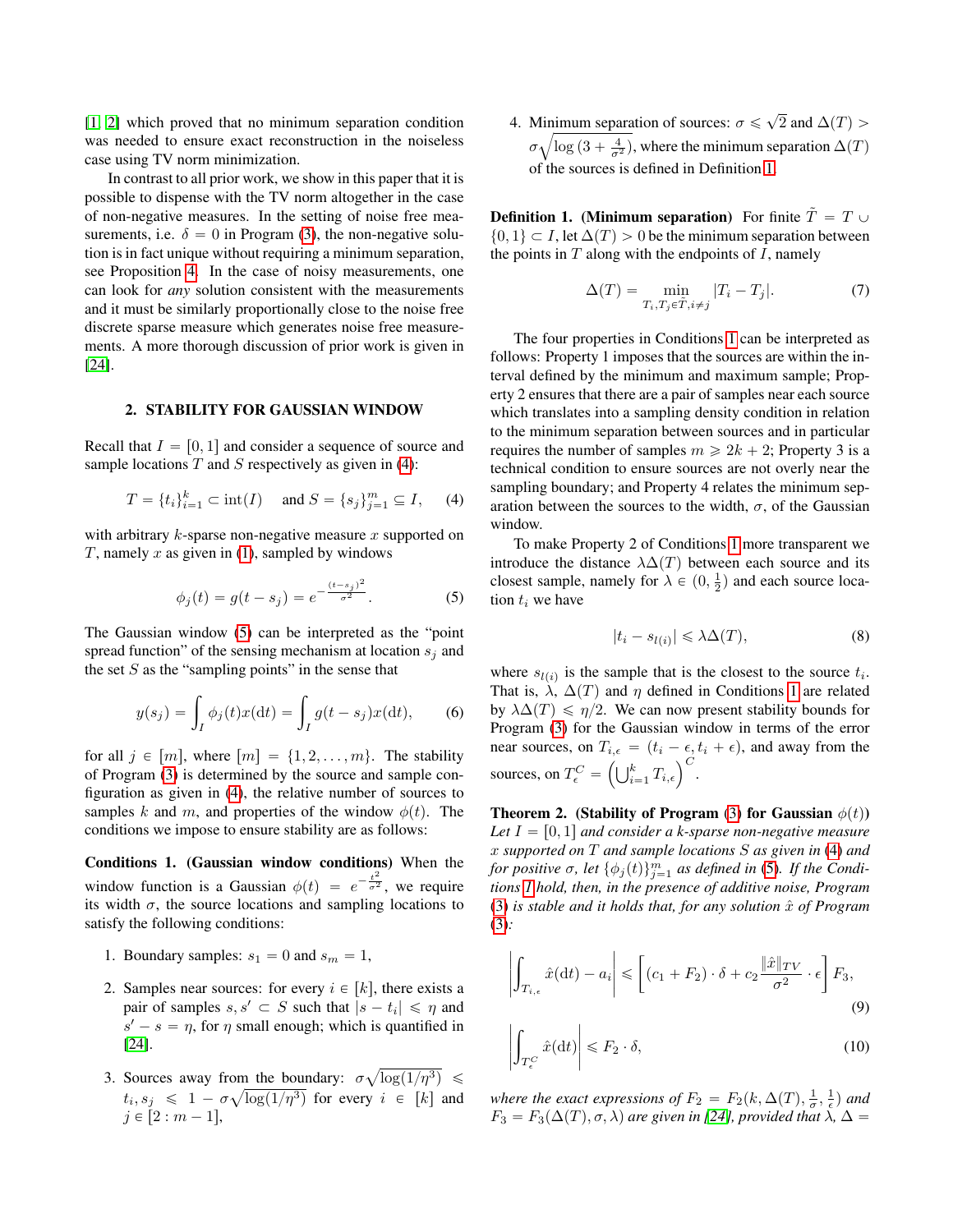$\Delta(T)$  and  $\sigma$  *satisfy* 

<span id="page-2-4"></span>
$$
\phi(\lambda \Delta) = \phi(\Delta - \lambda \Delta) + \phi(\Delta + \lambda \Delta)
$$
\n
$$
+ \frac{1}{\Delta} \int_{\Delta - \lambda \Delta}^{1/2 - \lambda \Delta} \phi(x) dx + \frac{1}{\Delta} \int_{\Delta + \lambda \Delta}^{1/2 + \lambda \Delta} \phi(x) dx,
$$
\n(11)

*In particular, for*  $\sigma < \frac{1}{\sqrt{2}}$  $\frac{1}{3}$ ,  $\Delta(T) > \sigma$  $\log \frac{5}{\sigma^2}$  *and*  $\lambda < 0.4$ *, we have*  $F_3 < c_5$  *and:* 

$$
F_2(k, \Delta(T), \frac{1}{\sigma}, \frac{1}{\epsilon}) < c_3 \frac{kC_2(1/\epsilon)}{\sigma^2} \left[ \frac{c_4}{\sigma^6 (1 - 3\sigma^2)^2} \right]^k.
$$

*Above,*  $c_1$ ,  $c_2$ ,  $c_3$ ,  $c_4$ ,  $c_5$  *are universal constants and*  $C_2(1/\epsilon)$ *is given in [\[24\]](#page-4-23).*

Theorem [2](#page-1-0) is a particular case of the more general theorem[2](#page-2-2) which allows for other sampling windows and source sample configurations. In particular, the more general The-orem [5](#page-2-0) is valid for any windows  $\phi(t)$  which are Chebyshev systems as defined in Definition [3,](#page-2-3) of which the Gaussian window in [\(5\)](#page-1-2) is an example.

<span id="page-2-3"></span>Definition 3. (Chebyshev system [\[25\]](#page-4-24)) *Real-valued and continuous functions*  $\{\phi_j\}_{j=1}^m$  *form a Chebyshev system on the interval I if the*  $m \times m$  *matrix*  $[\phi_j(\tau_l)]_{l,j=1}^m$  *is nonsingular for any increasing sequence*  ${\{\tau_l\}}_{l=1}^m \subseteq I$ .

We pose the more general extension of Theorem [2](#page-1-0) in terms of minimum separation in Definition [1,](#page-1-3) rather than the more restrictive Conditions [1.](#page-1-4)

While the limiting case of  $\delta$  approaching zero in Theorem [2](#page-1-0) is suggestive that the solution  $z$  of Program [\(3\)](#page-0-3) approaches a discrete measure, the proof of this result follows more directly and is so stated separately in Proposition [4.](#page-2-1)

<span id="page-2-1"></span>Proposition 4. (Uniqueness of exactly sampled sparse non-negative measures) *Let* x *be a non-negative* k*-sparse discrete measure supported on I, see [\(1\)](#page-0-2). Let*  $\delta = 0$  *and, with*  $m \ge 2k + 1$ , *assume that*  $\{\phi_j\}_{j=1}^m$  *form a Chebyshev system on* I*. Then* x *is the unique solution of Program [\(3\)](#page-0-3) with*  $\delta = 0$ *.* 

Proposition [4](#page-2-1) states that Program [\(3\)](#page-0-3) successfully localizes the k impulses present in x given only  $2k + 1$  measurements when  $\{\phi_j\}_{j=1}^m$  form a T-system on *I*.

Lastly, the more general variant of Theorem [2](#page-1-0) bounds the error using the norm of the vector of coefficients of the dual polynomial rather than explicitly in terms of the parameters of the problem.

<span id="page-2-0"></span>**Theorem 5.** (Stability of Program [\(3\)](#page-0-3) for general  $\phi(t)$ ) *Let*  $\hat{x}$  *be a solution of Program* [\(3\)](#page-0-3) *and*  $\Delta(T)$  *the minimum separation of* T *as defined in Definition [1.](#page-1-3) If for each source* t<sup>i</sup> *there exists a closest sampling location*  $s_i$  *as defined in* [\(8\)](#page-1-5)

*for*  $\lambda = \lambda_0 \in [0, 1/2)$  *which satisfies* [\(11\)](#page-2-4) *then, for a given*  $\epsilon \in (0, \Delta(T)/2)$  and for all  $i \in [k],$ 

<span id="page-2-5"></span>
$$
\left| \int_{T_{i,\epsilon}} \hat{x}(\mathrm{d}t) - a_i \right| \leq [2(1 + \frac{\phi^{\infty} \|b\|_2}{\bar{f}}) \cdot \delta +
$$
(12)  

$$
L \|\hat{x}\|_{TV} \cdot \epsilon \leq \sum_{j=1}^k (A^{-1})_{ij},
$$
  

$$
\left| \int_{T_{\epsilon}^C} \hat{x}(\mathrm{d}t) \right| \leq \frac{2\|b\|_2}{\bar{f}} \delta,
$$
(13)

*where:*

- $\phi^{\infty} = \max_{s,t \in I} |\phi(s-t)|,$
- *L* is the Lipschitz constant of  $\phi(t)$ ,
- $A \in \mathbb{R}^{k \times k}$  is the matrix »

<span id="page-2-6"></span>
$$
A = \begin{bmatrix} |\phi_1(t_1)| & -|\phi_1(t_2)| & \dots & -|\phi_1(t_k)| \\ -|\phi_2(t_1)| & |\phi_2(t_2)| & \dots & -|\phi_2(t_k)| \\ \vdots & \vdots & \ddots & \vdots \\ -|\phi_k(t_1)| & -|\phi_k(t_2)| & \dots & |\phi_k(t_k)| \end{bmatrix},
$$
(14)

*with*  $\phi_i(t_i) = \phi(t_i - s_{l(i)})$  is evaluated at  $s_{l(i)}$  from [\(8\)](#page-1-5)*.* 

• and  $b \in \mathbb{R}^m$  are the coefficients of a dual polynomial and  $b \in \mathbb{R}^m$  are the coefficients of  $q(t) = \sum_{i=1}^m b_i \phi_i(t)$  which satisfies #

$$
q(t) \ge F(t) := \begin{cases} f(t - t_i), & \text{when } t \in [t_i - \epsilon, t_i + \epsilon] \\ \bar{f}, & \text{elsewhere on } I, \end{cases}
$$

*where the equality holds on* T*.*

Note that  $\bar{f}$  typically decreases with  $\epsilon$  and the ratio  $\frac{\|b\|_2}{\bar{f}}$ increases as  $\epsilon$  approaches zero, see [\[24\]](#page-4-23). As such, we can set  $\epsilon \sim \delta^{1/p}$  and then the overall bound given by the right hand side of [\(12\)](#page-2-5) is  $O(\delta^{1/p})$  for an appropriately chosen  $p > 1$ , so the discrepancy goes to zero as the samples become consistent with a sparse measure, e.g. as  $\delta$  goes to zero. Moreover, while Theorem [5](#page-2-0) explicitly states that the location of the closest samples to each source is less than  $\lambda_0\Delta(T)$ , this is achieved without knowing the locations of the sources by placing the samples uniformly at interval  $2\lambda_0\Delta(T)$  which gives a sampling complexity of  $m = (2\lambda_0\Delta(T))^{-1}$ .

### 3. SOURCE LOCATIONS FOR GAUSSIAN AND POLYNOMIAL WINDOW FUNCTIONS

The source and sample conditions of Theorems [2](#page-1-0) and [5](#page-2-0) are determined by condition [\(11\)](#page-2-4) used to ensure the matrix A in [\(14\)](#page-2-6) is diagonally dominant. In this section we explore further when the sufficient bound [\(11\)](#page-2-4) is satisfied for both the Gaussian window  $\phi$  as defined in [\(5\)](#page-1-2) and the function

<span id="page-2-7"></span>
$$
\hat{\phi}(t) = (1 - |t|)^{\gamma}, \quad \gamma > 1.
$$
 (15)

<span id="page-2-2"></span><sup>2</sup> All proofs of results herein and numerous substantial extensions are available in [\[24\]](#page-4-23).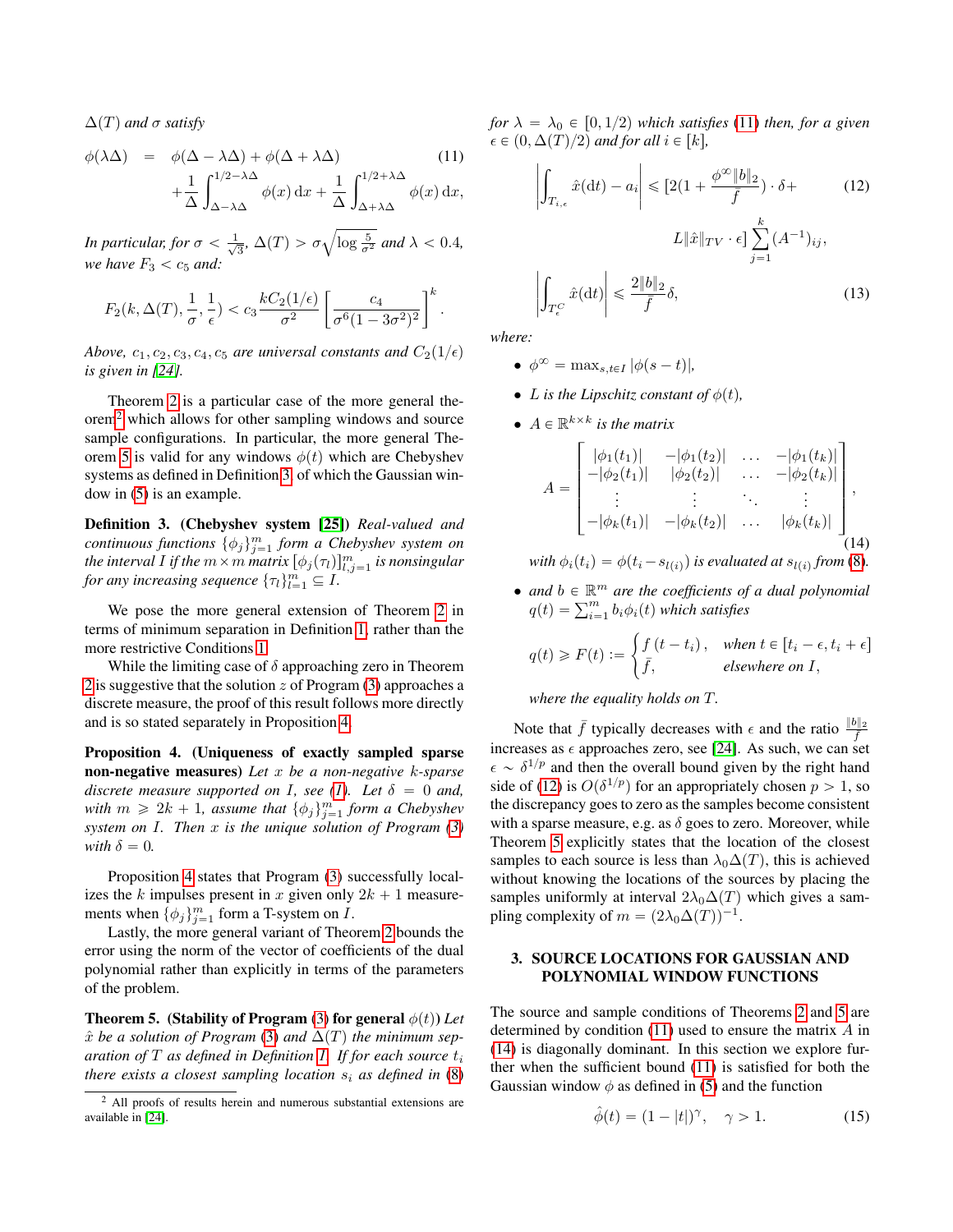as an example of a function that is non-differentiable, has more rapid initial decay and slower decay far from the origin, and moreover is not known to be a Chebyshev system.

Figure [1](#page-3-0) shows the relationships between  $\lambda$ ,  $\Delta(T)$  and the window localization parameters  $\gamma$  and  $\sigma$ , in the left and right panels respectively, by solving equation [\(11\)](#page-2-4) numerically; recall that [\(11\)](#page-2-4) considers the worst sampling locations consistent with bound [\(8\)](#page-1-5). The first row of Figure [1](#page-3-0) (panels (a) and (b)) shows the degree to which samples are needed to become closer, that is  $\lambda$  to decrease, as the window function becomes wider (for small values of  $\gamma$  in (a) and large values of  $\sigma$  in (b)). This also depends on the minimum distance between sources  $\Delta(T)$  with  $\lambda$  decaying more quickly for small  $\Delta(T)$ . The second row of Figure [1,](#page-3-0) in panels (c) and (d), shows the dependence between the width and  $\Delta(T)$ . When sources are closer to each other, the window function must be narrow for the same value of  $\lambda$ . In both plots we also show the case when  $\lambda = 0$ , namely when we have samples at the locations of the sources. Going beyond this curve (bottom left in (c) and top left in (d)) leads to not being able to reconstruct the signal. Approximation to these curves as  $\lambda$ approaches zero by taking leading Taylor series in [\(11\)](#page-2-4) gives the following relationships between  $\Delta(T)$  and the localization parameters of the windows:  $\Delta(T) \approx \frac{2-2^{-\gamma}}{1+\gamma}$ windows:  $\Delta(T) \approx \frac{2-2}{1+\gamma}$  for [\(15\)](#page-2-7) and non parameters of the windows:  $\Delta(T) \approx \frac{1}{1+\gamma}$  for the  $\Delta(T) \approx \sqrt{\pi} \sigma$  erf  $\left(\frac{1}{2\sigma}\right)$  for the Gaussian window [\(5\)](#page-1-2). (ight) (and vespond to respond to reliable the state of  $\lambda$  is a correspond to the bound of  $\lambda$  for the right (ight). The intervention of the right (ight) and  $\lambda$  is a correspond to the right (ight) is a correspond to

Finally, in the bottom row of Figure [1,](#page-3-0) we fix the parameters  $\gamma$  and  $\sigma$  of the windows and show the dependence between  $\lambda$  and  $\Delta(T)$ . As expected, when the minimum distance between sources is greater, the distance between sources and samples can also be greater.

We show a few examples of parameters that satisfy  $(11)$ in Table [1](#page-3-1) and signals with sources and sampling locations that have these parameters in Figure [2.](#page-3-2) Here we see  $k = 5$ sources generated using the window function  $\phi$  in (a), (c), (e) and using the window function  $\phi$  in (b), (d), (f). We start with the sources placed at  $t_1 = 0.1, t_2 = 0.4, t_3 =$  $0.5, t_4 = 0.66, t_5 = 0.78$  in (a) and (b) so that we have the minimum distance between sources  $\Delta(T) = 0.1$ , then in (c) and (d) we keep the same source locations and we increase the width of the window functions, and in (e) and (f) we have the same width as in (a) and (b) but we move the sources to  $t_1 = 0.1, t_2 = 0.25, t_3 = 0.4, t_4 = 0.63, t_5 = 0.78$  so that we increase the minimum distance to  $\Delta(T) = 0.15$ . For each of these configurations, we place the samples uniformly at intervals  $2\lambda\Delta(T)$ , so that the distance between each source and its closest sample is at most  $\lambda \Delta(T)$ .

|    | $\Delta(T)$ |        |       | $\Delta(T)$ |        |
|----|-------------|--------|-------|-------------|--------|
| 25 | 0.1         | 0.4245 | 0.07  | 0.1         | 0.4292 |
| 15 | 0.1         | 0.2401 | 0.085 | 0.1         | 0.3386 |
| 25 | 0.15        | 0.4720 | 0.07  | 0.15        | 0.4833 |

<span id="page-3-1"></span>**Table 1.** Examples of parameter values that satisfy [\(11\)](#page-2-4) for  $\hat{\phi}$ 



<span id="page-3-0"></span>Fig. 1. Dependence of  $\lambda$  on  $\Delta(T)$  and the width of the window function as given by [\(11\)](#page-2-4) for [\(15\)](#page-2-7) (left), and [\(5\)](#page-1-2) (right).



<span id="page-3-2"></span>Fig. 2. Examples from Table [1](#page-3-1) for [\(15\)](#page-2-7) (left) and [\(5\)](#page-1-2) (right), where sampling points are located uniformly at interval  $2\lambda\Delta(T)$ .